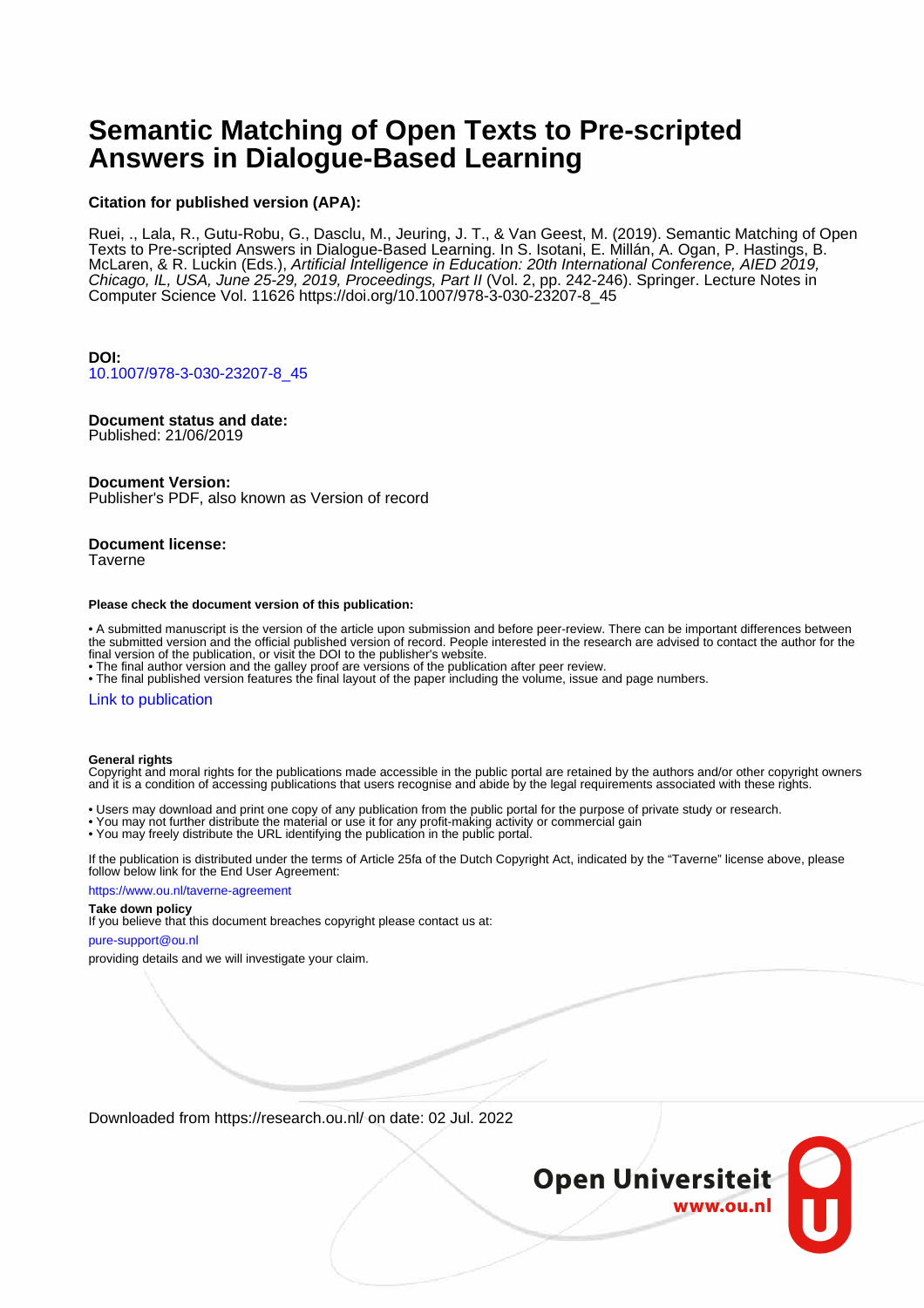

# Semantic Matching of Open Texts to Pre-scripted Answers in Dialogue-Based Learning

Ștefan Rușeți<sup>1</sup>, Raja Lala<sup>2</sup>, Gabriel Guțu-Robu<sup>1</sup>, Mihai Dascălu<sup>1(⊠)</sup>, Johan Jeuring<sup>2</sup>, and Marcell van Geest<sup>2</sup>

 $1$  Computer Science Department, University Politehnica of Bucharest, Bucharest, Romania

{stefan.ruseti,gabriel.gutu,mihai.dascalu}@cs.pub.ro <sup>2</sup> Computer Science Department, Utrecht University, Utrecht, The Netherlands {r.lala,j.t.jeuring}@uu.nl, marcell@marcell.nl

Abstract. Gamification is frequently employed in learning environments to enhance learner interactions and engagement. However, most games use prescripted dialogues and interactions with players, which limit their immersion and cognition. Our aim is to develop a semantic matching tool that enables users to introduce open text answers which are automatically associated with the most similar pre-scripted answer. A structured scenario written in Dutch was developed by experts for this communication experiment as a sequence of possible interactions within the environment. Semantic similarity scores computed with the SpaCy library were combined with string kernels, WordNet-based distances, and used as features in a neural network. Our experiments show that string kernels are the most predictive feature for determining the most probable prescripted answer, whereas neural networks obtain similar performance by combining multiple semantic similarity measures.

**Keywords:** Answer matching  $\cdot$  Semantic similarity  $\cdot$  Natural Language Processing  $\cdot$  Neural network

## 1 Introduction

Serious games incorporated in various learning environments are usually aimed at stimulating users' creativity, as well as their engagement. However, most games frequently use pre-scripted interactions that require the specific selection of one option from a list of predefined potential candidates or actions; in return, this approach limits players' immersion and cognition. Our aim is to address this limitation by enabling learners to type free input answers, that are afterwards mapped onto existing alternatives defined within the game.

This study explores different Natural Language Processing (NLP) techniques for matching free-text student responses to pre-scripted answers in a Dutch serious game. The game is based on a communication scenario in which a player converses with a virtual character throughout a simulation. The entire scenario is scripted by an expert as a sequence of potential interactions and questions that form a decision tree with

© Springer Nature Switzerland AG 2019

S. Isotani et al. (Eds.): AIED 2019, LNAI 11626, pp. 242–246, 2019. [https://doi.org/10.1007/978-3-030-23207-8\\_45](https://doi.org/10.1007/978-3-030-23207-8_45)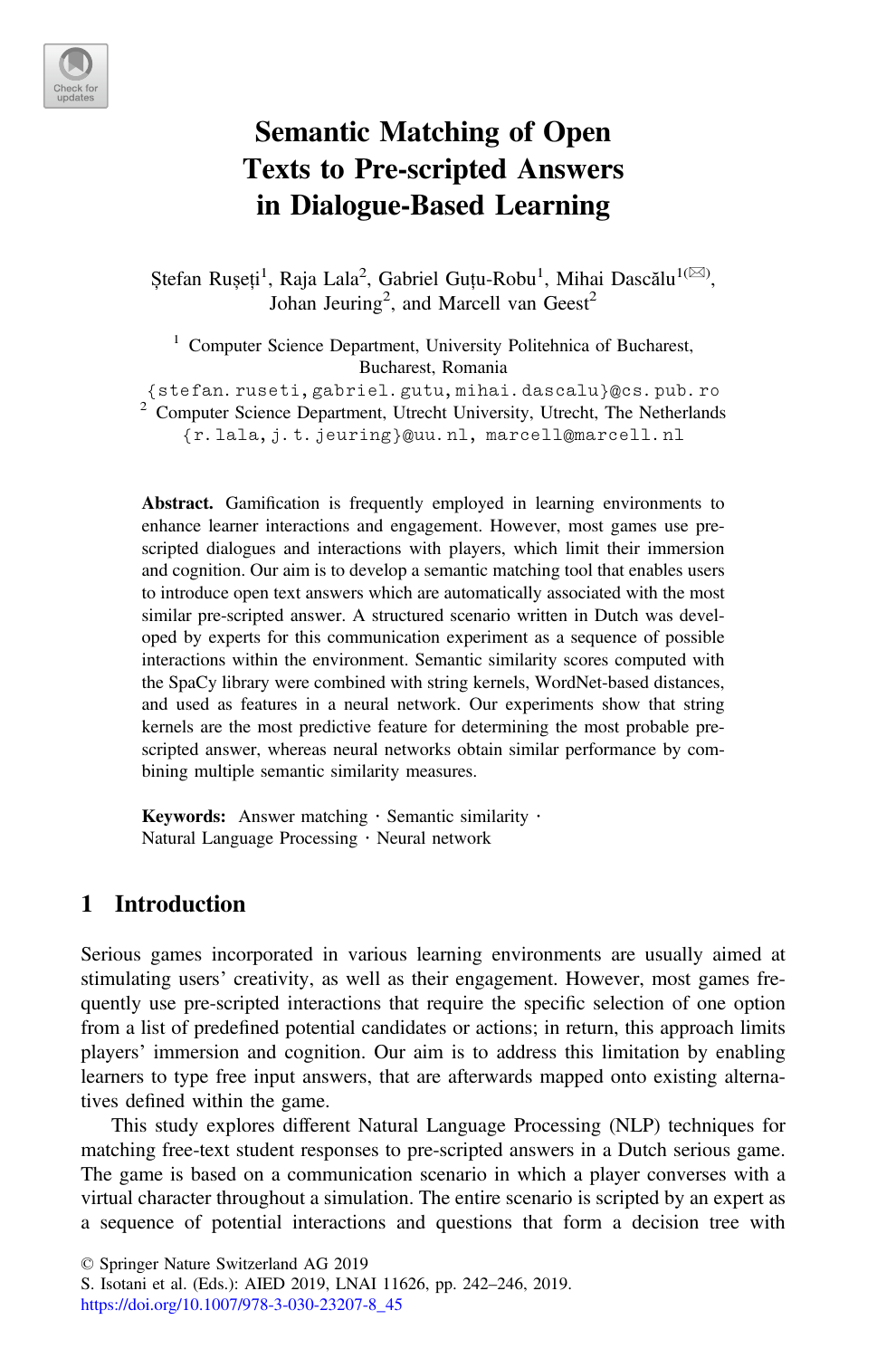branches corresponding to pre-scripted answers [\[1](#page-5-0)]. Instead of selecting a reply from a list of predefined answers given the sequence of questions, users are now encouraged to write their responses, thus providing them with freedom in writing their own responses; in return, these are mapped to the pre-scripted scenario answers.

Nevertheless, we must emphasize from the beginning a limitation of the matching process, namely that both players' and pre-scripted answers are short [[2\]](#page-5-0), which in return limits the performance of some NLP methods. Our aim is to explore different semantic relatedness methods and potential manners in which they can be effectively combined in order to best match responses and augment the existing rule-based system incorporated in most serious games.

The problem tackled in this paper is similar to an answer selection task in question answering, if we consider the candidate replies from our scenario as the possible answers. Several datasets exist for English that cover different versions of this problem, like SQuAD [[3\]](#page-5-0), MCTest [[4\]](#page-5-0), or InsuranceQA [\[5](#page-5-0)]. However, these datasets are significantly larger and the complex deep learning models that obtain the best results on these tasks cannot be applied in our case. Thus, we focused mostly on unsupervised methods.

## 2 Method

Our dataset was gathered in guided sessions with students who played our serious game and provided free-text inputs throughout their gameplay. In addition, players were given the list of pre-scripted answers after providing their text inputs, as well as a "no match" option when their answer was unrelated to any pre-scripted alternative and were asked to select the option which was closest to their answer. The user inputs contained 52.34 characters/9.84 words on average, while pre-scripted answers were similar in size, but still short having limited contextual information: 59.33 characters and 10.44 words on average. Two experts annotated each student's answer by matching themselves all responses to the closest corresponding pre-scripted answers from a semantic point of view. There were 1,143 evaluations overall, out of which 974 cases were kept based on a majority agreement criterion (i.e., two or more people agree out of the initial players and the two experts). These items were used in the experiments that follow. We ran a twoway random effects model of ICC and Cronbach's alpha which denoted acceptable agreement (Cronbach's alpha of .777) and a high average ICC measure of .742.

The following splitting procedure was used. We considered the two most-answered questions and the two least-answered questions to be outliers and put them in the training set. We were left with 20 questions which were ordered by the number of matching items. We assigned consecutive groups of five questions randomly to training (3), testing (1), and validation (1), thus resulting in a dataset with 12 training, 4 testing and 4 validation questions, each set having a significant number of matching items.

We considered several semantic models in order to maximize the matching process. First, SpaCy (<https://spacy.io>) is an advanced NLP framework written in Python, which contains a very fast syntactic parser designed for production usage. It incorporates pretrained Dutch semantic models for part-of-speech tagging and dependency parsing. SpaCy computes similarity scores based on the cosine similarity of average word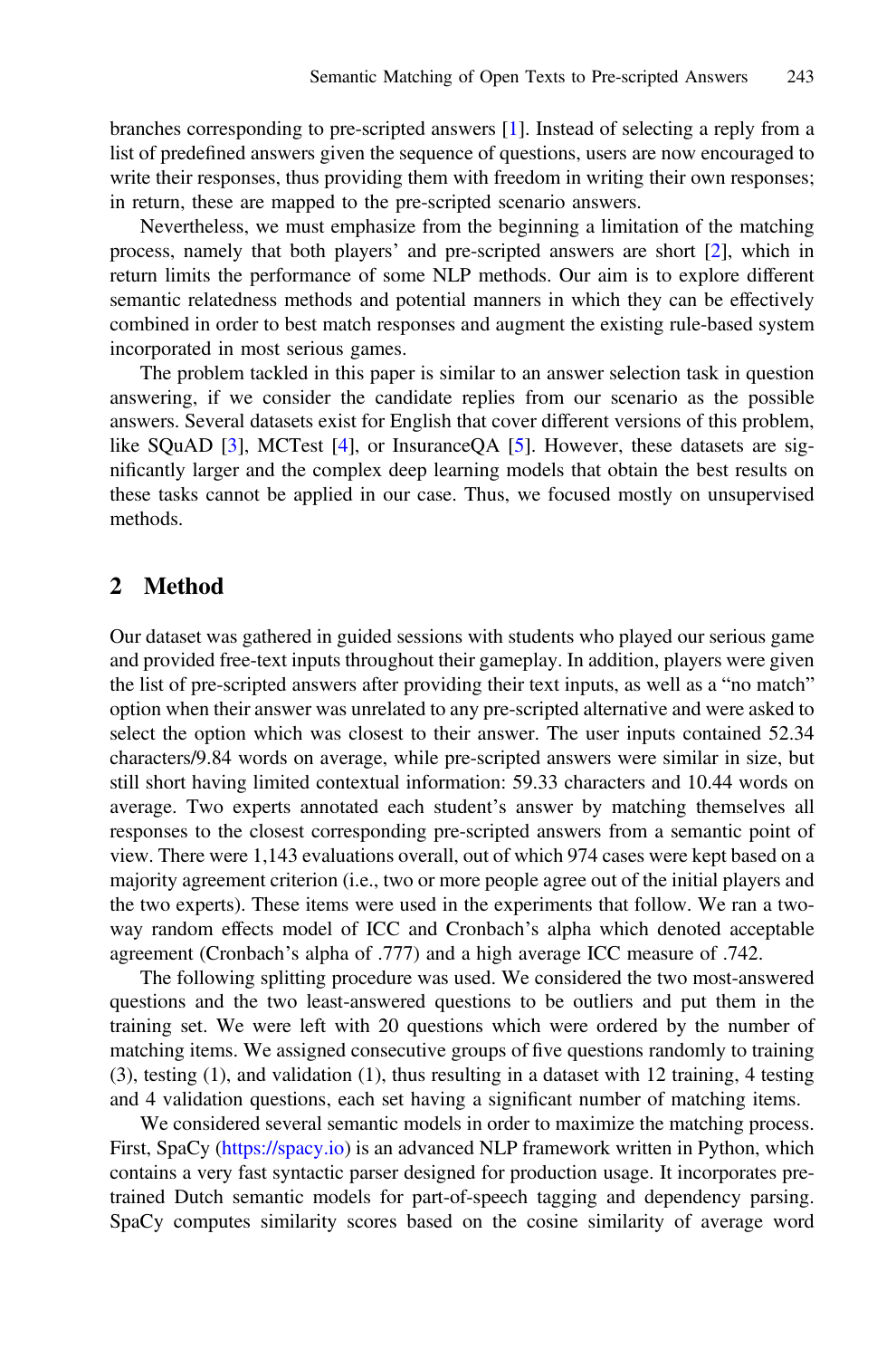vectors of two texts. Second, WordNet is a lexicalized ontology whose Dutch version, the Open Dutch WordNet, contains more than 115,000 synsets (i.e., sets of similar words) and corresponding relationships [\[6](#page-5-0)]. Semantic distances between words available for Dutch include path length [\[7](#page-5-0)], the Leacock-Chodorow and the Wu-Palmer methods [[8\]](#page-5-0).

Third, string kernels compute a similarity between two texts by counting common character  $n$ -grams, without the need for any language-specific tools. This method performs well when comparing texts without the need for a large training set [[9\]](#page-5-0). Different scores can be computed by varying the size of the *n*-grams or by changing the way the sum is computed. The most common types of string kernels are presence, intersection and spectrum  $[10]$  $[10]$ , each representing different ways of computing character n-grams overlap. When evaluated as a single method, we computed the average of the three types of string kernels for n-grams ranging in size between 3 to 7 characters.

Given the scores computed with each individual method described above, one possible way of improving the performance of the system is to compute an aggregate score. We implemented a neural network (NN) with one hidden layer that computes the best combination of scores. Several experiments were performed on the validation set to select the most relevant features and hyper-parameters of the network. The network receives as input in the training phase two pairs containing a candidate answer and a given answer, one being a positive match, the other negative (either it matches another candidate or doesn't match anything). The network computes a score for each pair and learns to separate them as much as possible. While considering string kernels as features for the neural network, we computed each of the three types with different values for *n*-gram sizes, namely:  $2-3$ ,  $4-5$ ,  $6-7$ , and  $8-9$ .

## 3 Results

Given the matches annotated by experts, we evaluate the performance of each method based on the following three types of accuracy: (a) accuracy when a pre-scripted answer is matched  $(1-match) - 147$  out of 224 input texts; (b) accuracy for not matching any pre-scripted answer (no match) – 77 out of 224 input texts; and (c) global accuracy. Results on the test data are presented in Table [1.](#page-4-0) The neural network combination was trained on both the training and validation partitions after selecting the best configuration on the validation dataset. The threshold used to determine if there is a match was selected based on the validation data.

The neural network combination obtained the highest overall score, but with only a small improvement compared to the String Kernels method (only one more correct example), which seems to be the best method for this task, by far. One possible explanation for the success of the String Kernels is its ability to detect common keywords (in different forms) in the two texts, while not being influenced by the other words in the sentence. All the other methods take into account all the words in the text by using an average over individual word pairs. String Kernels also have the advantage of working at character-level, thus being more suitable to cases when users provide short answers.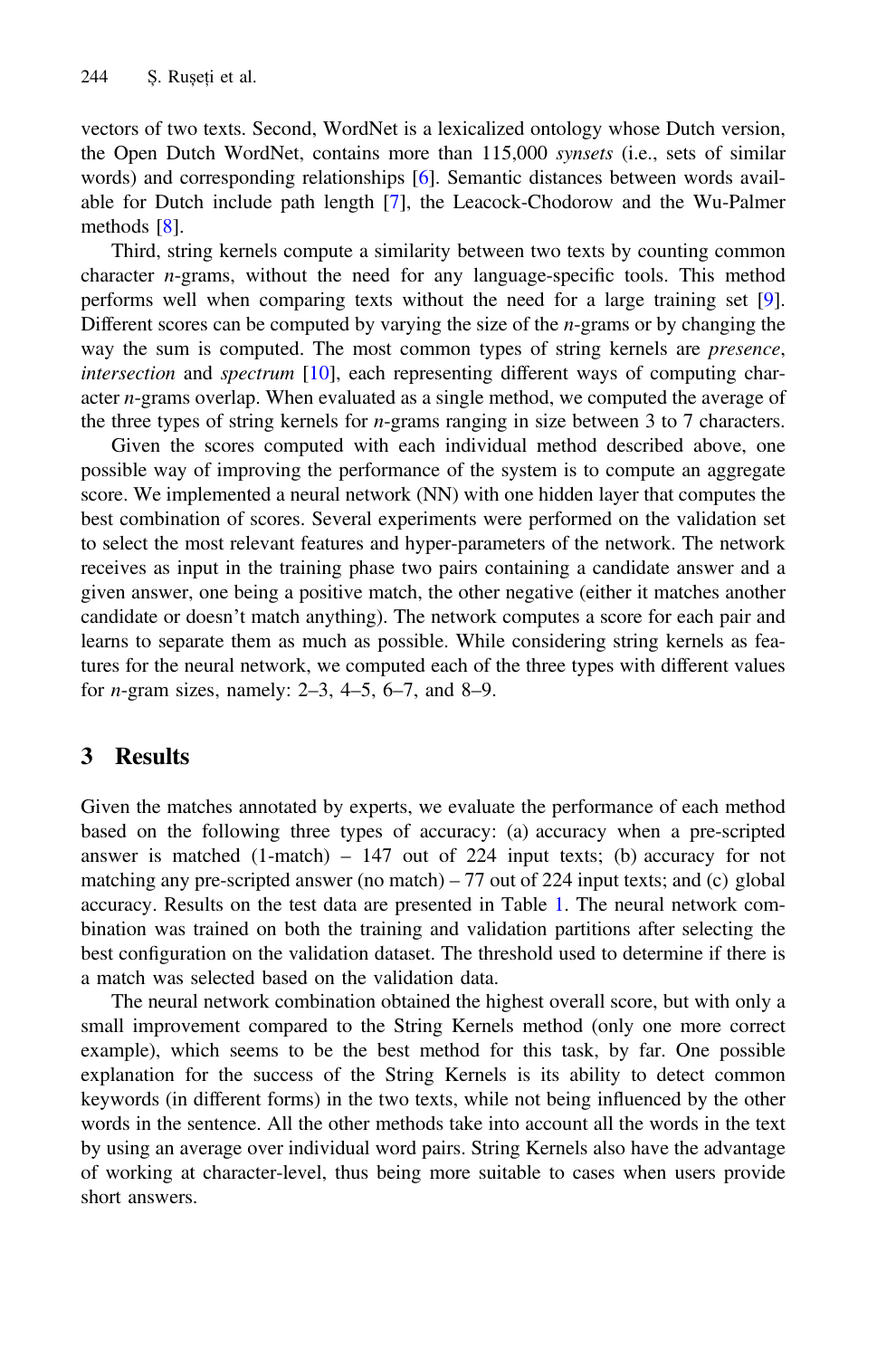<span id="page-4-0"></span>

| Method                                                                            | 1-match                      | No match       | Global accuracy |
|-----------------------------------------------------------------------------------|------------------------------|----------------|-----------------|
| SpaCy                                                                             | $(38/147)$ 26%               | $(77/77)$ 100% | $(115/224)$ 51% |
| WN path length                                                                    | $(25/147)$ 17%               | (74/77)96%     | $(99/224)$ 44%  |
| <b>WN Leacock Chodorow</b>                                                        | $(19/147)$ 13\% (74/77) 96\% |                | $(93/224)$ 42%  |
| WN Wu-Palmer                                                                      | $(19/147) 13\%$              | $(76/77)99\%$  | $(95/224)$ 42%  |
| String kernels                                                                    | $(72/147)$ 49% $(64/77)$ 83% |                | $(136/224)$ 61% |
| Average of SpaCy and string kernels (33/147) $22\%$ (77/77) $100\%$ (110/224) 49% |                              |                |                 |
| Neural network                                                                    | $(72/147)$ 49% $(65/77)$ 84% |                | $(137/224)$ 61% |

Table 1. Accuracies for the semantic methods applied on the test data.

In general, direct subword matching is advantageous in cases where the testing domain has a different lexical distribution to the background data used to develop a matching model (e.g., word embedding data). It is likely that partitioning the data set based on scenario questions may have had an effect on the nature of responses between data partitions, especially in terms of word overlap. Moreover, the validation set is more skewed towards No match cases, which in turn may bias methods tuned on this set. With these factors in mind, it appears that methods that don't rely on prior knowledge perform better on the test set. For a general-purpose matching method, string kernels proved to be the best option between the selected methods. However, there is clearly still quite a lot of room for improvement.

## 4 Conclusions

This paper describes the research of text-matching methods for mapping open text input to predefined scripted dialogue response options. We implemented a number of domain-independent text-matching methods including WordNet semantic distances and string kernels, as well as corpora dependent methods (i.e., spacy models). We evaluated these alongside a neural network which integrates our text matching scorers. Overall, the NN combination method achieved the best performance on our test data. However, its performance was quite close to string kernels. Given the additional overhead required to train and run the NN, it appears that string kernels are the best option for integrating a generic, domain independent text-matcher into a serious game.

Iterative improvement of the dialogue design using text analysis methods appears to be a promising way to help ensure open text inputs are dealt with appropriately. For example, shaping the dialogue to encourage user responses to be more specific to the topic discussed will likely make matching easier and semantic models more useful.

We also expect that incorporating more dialogue context into text matching methods may be beneficial when enough consistent user data is available. In this case, we could make more use of the sequence-to-sequence methods that drive many conversational AI chatbots, without sacrificing control of the dialogue structure.